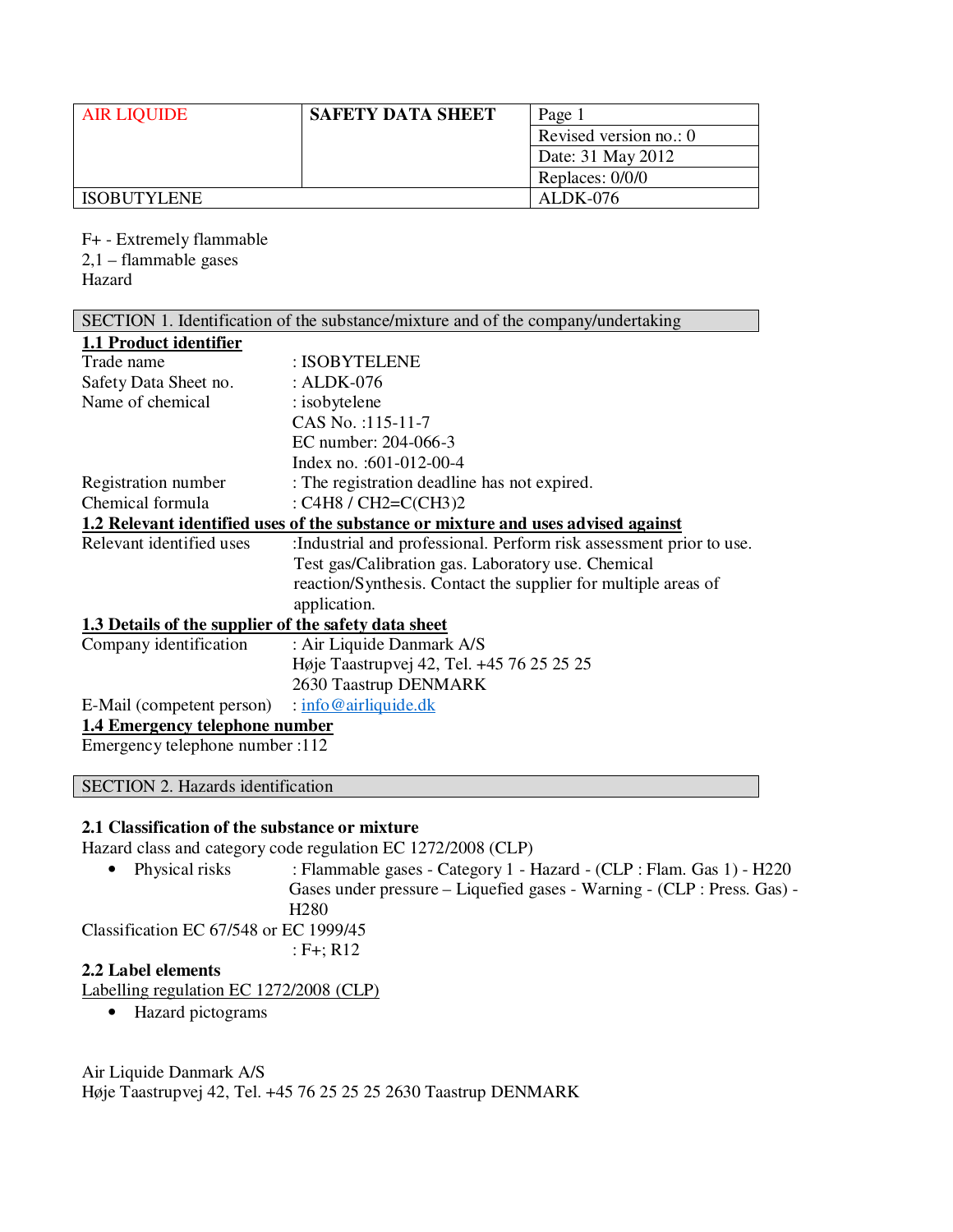| <b>AIR LIQUIDE</b> | <b>SAFETY DATA SHEET</b> | Page 2                   |
|--------------------|--------------------------|--------------------------|
|                    |                          | Revised version no.: $0$ |
|                    |                          | Date: 31 May 2012        |
|                    |                          | Replaces: 0/0/0          |
| <b>ISOBUTYLENE</b> |                          | ALDK-076                 |

SECTION 2. Hazards identification /…

- Hazard pictograms : GHS02 GHS04
- Signal words : Hazard
	- Risk phrases : H220 Extremely flammable gas.
- H280 Contains gas under pressure, may explode if heated.
- Precautionary statements
- Prevention : P210 Keep away from heat, sparks, open flames, hot surfaces. No smoking. Reaction : P377 – Leaking gas fire: Do not extinguish unless leak can be stopped safely P381 – Eliminate all ignition sources if safe to do so.
- Storage : P403 Store in a well ventilated place

### Labelling EC 67/548 or EC 1999/45

• Symbol $(s)$ 

|                    | : F+ : Extremely flammable                                   |
|--------------------|--------------------------------------------------------------|
| • R phrase(s)      | : R12: Extremely flammable                                   |
| • S phrase(s)      | : S9 : Keep container in a well-ventilated place.            |
|                    | $S16$ : Keep away from sources of ignition – No smoking.     |
|                    | S33 : Take precautionary measures against static discharges. |
| 2.3. Other hazards |                                                              |

# **2.3.**

: None.

| <b>SECTION 3. Composition/information on ingredients</b> |
|----------------------------------------------------------|
|----------------------------------------------------------|

#### **3.1. Substance/mixture** Substance

| <b>Substance</b> |         |          |                        |              |                |
|------------------|---------|----------|------------------------|--------------|----------------|
| Ingredients      | Content | CAS No.  | EC<br>$\therefore$ no. | Index no.    | Classification |
| Isobutylene      | $.00\%$ | 115-11-7 | 204-066-3              | $*^{\prime}$ | 601-012-00-4   |

Does not contain any harmful substances or contaminants.

\* 1: Included in Appendix IV / V REACH, exempt from registration.

\* 2: The registration deadline has not expired.

\* 3: Registration is not required. Imported or produced < 1 tonne/year

For the full text of R phrases, please see section 16. For the full text of H statements, please see section 16.

SECTION 4. First aid measures

# **4.1 Description of first aid measures**

- Inhalation : Use a breathing apparatus and move the injured person to a non-polluted area. Keep the injured person warm and calm. Call a doctor. Give artificial respiration in case of stopped breathing.
- Skin contact : In case of a spilled liquid rinse with water for at least 15 minutes.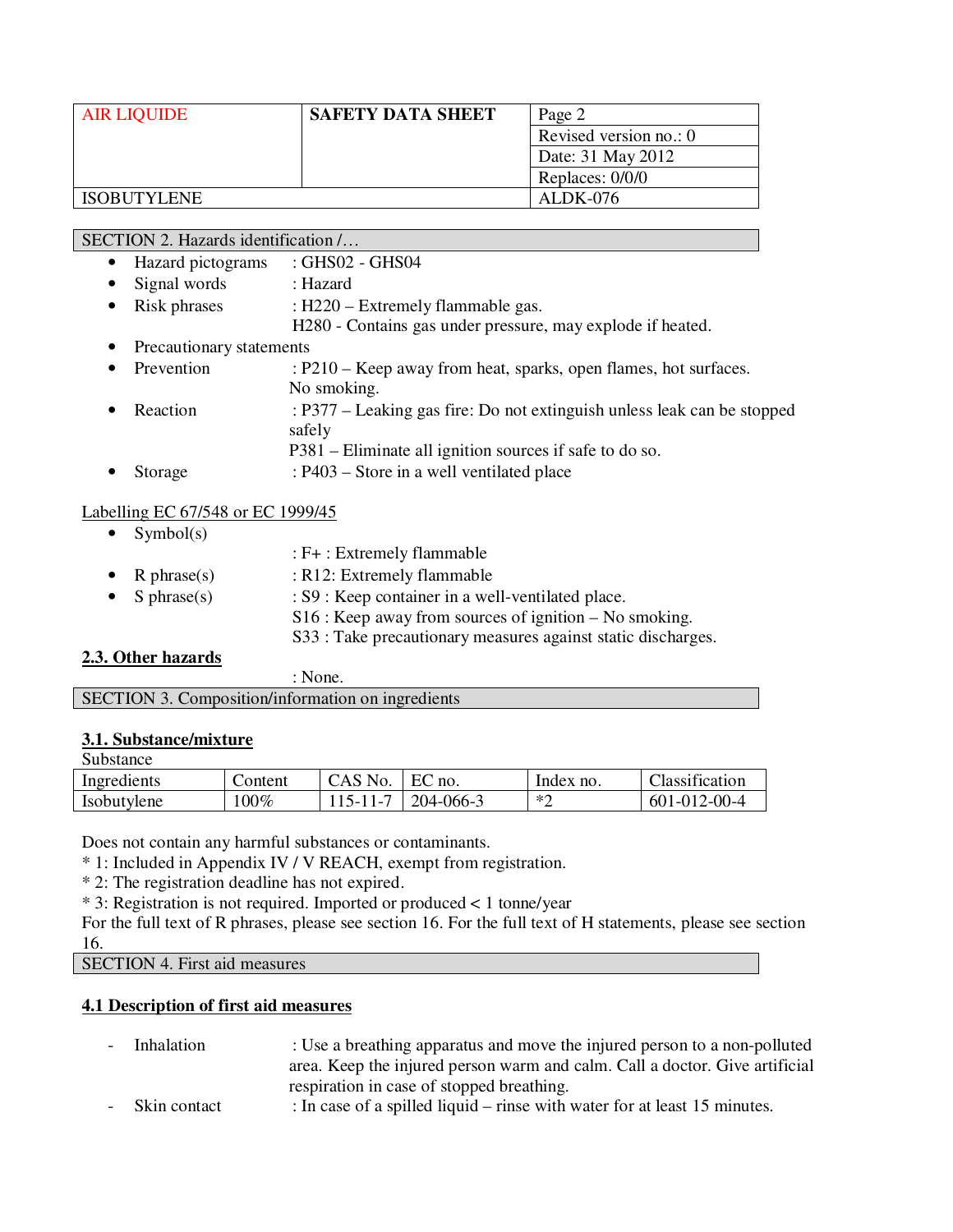- Eye contact : Flush the eyes immediately with water for at least 15 minutes.
- Ingestion : Ingestion is irrelevant

### **4.2 Most important symptoms and effects, both acute and delayed**

: High concentrations can cause choking. The symptoms include possible loss of mobility/awareness without the victim noticing it. Low concentrations are sedating. The symptoms often include dizziness, headache, nausea and insufficient coordination.

Air Liquide Danmark A/S Høje Taastrupvej 42, Tel. +45 76 25 25 25 2630 Taastrup DENMARK

| <b>AIR LIQUIDE</b> | <b>SAFETY DATA SHEET</b> | Page 3                 |
|--------------------|--------------------------|------------------------|
|                    |                          | Revised version no.: 0 |
|                    |                          | Date: 31 May 2012      |
|                    |                          | Replaces: 0/0/0        |
| <b>ISOBUTYLENE</b> |                          | ALDK-076               |

| SECTION 4. First aid measures /                                                 |
|---------------------------------------------------------------------------------|
| 4.3. Indication of any immediate medical attention and special treatment needed |
| : None.                                                                         |
| <b>SECTION 5. Firefighting measures</b>                                         |

### **5.1 Extinguishing media**

Extinguishing media

- Suitable extinguishing media : All known extinguishing media can be used.

### **5.2 Special hazards arising from the substance or mixture**

| Special hazards             | : If the bottlers are exposed to fire, they can explode.                 |
|-----------------------------|--------------------------------------------------------------------------|
| Hazardous combustion        |                                                                          |
| products                    | : Incomplete combustion can generate carbon monoxide.                    |
| 5.3 Advice for firefighters |                                                                          |
| Special precautions         | : Shut off the gas, if possible.                                         |
|                             | Coordinates fire-fighting measures as regards the fire. Cool down the    |
|                             | containers in the fire zone with the help of a water jet from a secure   |
|                             | position. Do not allow contaminated water to enter the drain.            |
|                             | Burning gas leakage shall be extinguished in emergencies considering the |
|                             | risk of a gas explosion. Extinguish all other fires.                     |
|                             | Special protective equipment : Use a respirator in closed rooms.         |

for firefighters

SECTION 6. Accidental release measure

### **6.1 Personal precautions, protective equipment and emergency procedures**

: Evacuate the area Try to stop the leakage. Be aware of the risk for an explosive atmosphere. Use a respirator at entry unless it has been established that the air is harmless. Ensure sufficient ventilation. Remove any sources of ignition. Block the access to sewers, basements, pits etc. where hazardous accumulation is possible.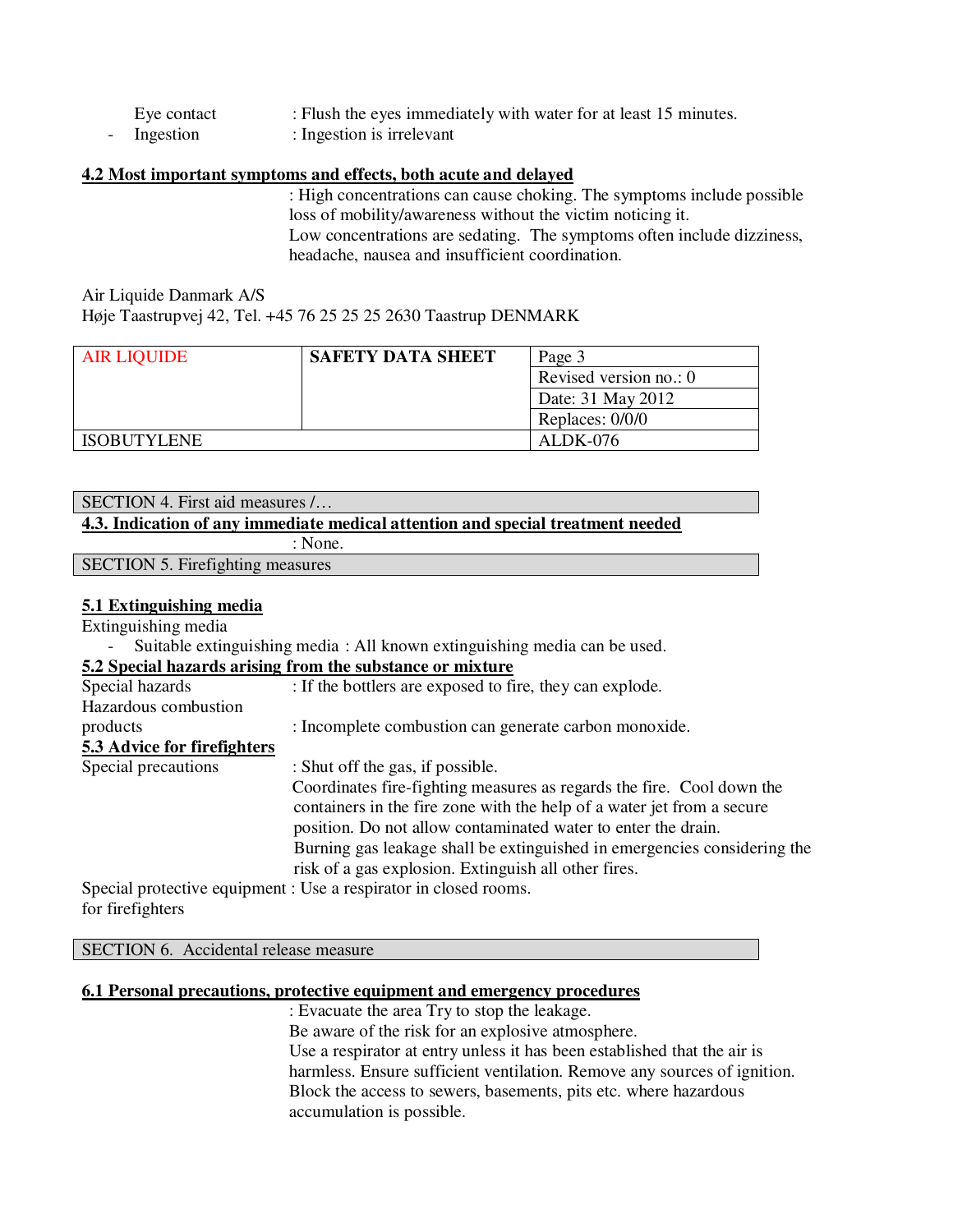# **6.2 Environmental precautions** : Try to stop the leakage. **6.3 Methods and material for containment and cleaning up** : Ventilate the area. **6.4 Reference to other sections** : See also sections 8 and 13.

SECTION 7. Handling and storage

### **7.1. Precautions for safe handling**

| The product shall be handled according to the approved sanitary and safety |
|----------------------------------------------------------------------------|
| Only well-defined materials suitable for the product shall be used at this |
| pressure and temperature. Contact the supplier when in doubt.              |
| Take precautionary measures against static discharges.                     |
| Flush the system free from air before supplying with gas.                  |
| Keep away from ignition sources, including electrostatic discharges.       |
|                                                                            |
| Consider the hazard of an explosive atmosphere and possible need for       |
|                                                                            |

### Air Liquide Danmark A/S Høje Taastrupvej 42, Tel. +45 76 25 25 25 2630 Taastrup DENMARK

| <b>AIR LIQUIDE</b> | <b>SAFETY DATA SHEET</b> | Page 4                 |
|--------------------|--------------------------|------------------------|
|                    |                          | Revised version no.: 0 |
|                    |                          | Date: 31 May 2012      |
|                    |                          | Replaces: 0/0/0        |
| <b>ISOBUTYLENE</b> |                          | ALDK-076               |

SECTION 7. Handling and storage /...

|                          | Consider whether non-sparking tools shall be used.<br>Make sure that the entire gas facility is checked for leakages prior to use or<br>that it is inspected at regular intervals.<br>Avoid reflux of water, acids or bases. |
|--------------------------|------------------------------------------------------------------------------------------------------------------------------------------------------------------------------------------------------------------------------|
| Safe handling of the gas |                                                                                                                                                                                                                              |
| container                | : Refer to the supplier's bottle handling instructions.                                                                                                                                                                      |
|                          | Avoid return flow to the bottle.                                                                                                                                                                                             |
|                          | Protect the gas bottles against physical damage; the bottles may not be                                                                                                                                                      |
|                          | dragged, rolled, slid or overturned. Use suitable voltage to transport the gas                                                                                                                                               |
|                          | bottles even over short distances. Leave the valve cap on until the gas bottle                                                                                                                                               |
|                          | is properly secured against overturning to a wall or worktable, and is ready                                                                                                                                                 |
|                          | for use.                                                                                                                                                                                                                     |
|                          | If the user experiences problems with the handling of the bottle valve,                                                                                                                                                      |
|                          | discontinue use and contact the supplier.                                                                                                                                                                                    |
|                          | Never try to repair or modify the container valves or the safety blow-off                                                                                                                                                    |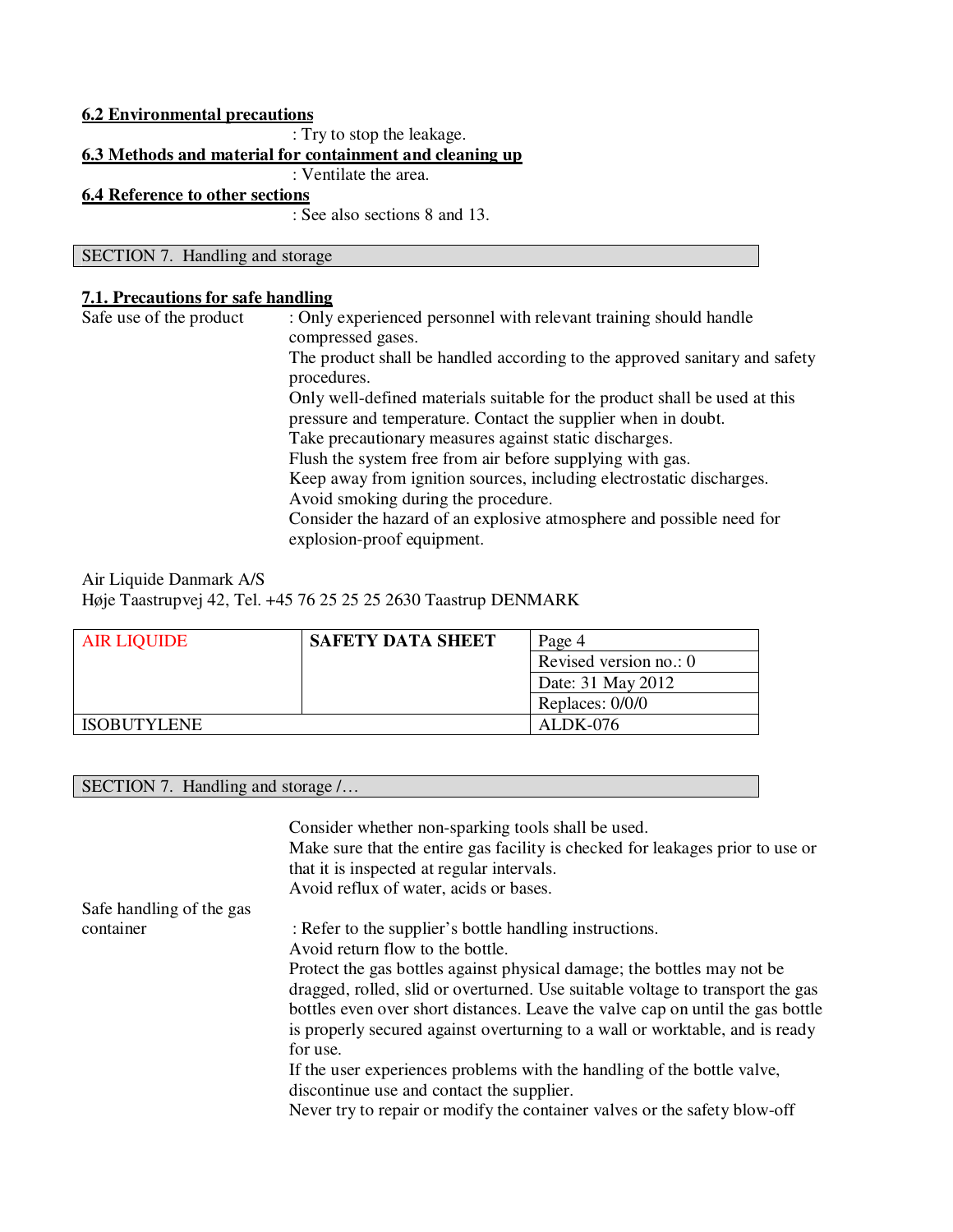devices by yourself.

The supplier shall be informed about any damaged valves immediately. Keep the container valves clean and free from contaminants, especially oil and water.

As soon as the container is disconnected, place back the safety cap, if supplied.

Close the container valve after each use and when it is empty, even if the container is still connected to equipment.

Never try to transfer gases from one bottle/container to another. Never use open fire or electrical heating to increase the pressure in a gas container\*. Labels and marking which the gas supplier has put on the gas bottle to identify its content shall not be removed.

# **7.2 Conditions for safe storage, including any incompatibilities**

: Store separately from oxidising gases and substances. Take into account the relevant laws and local regulations on storing containers. Keep the bottle temperature below 50°C and store the bottles in a wellventilated area. The containers should be placed standing and properly secured against overturning. Inspect the stored containers regularly for leakages as well as their general condition. Valve caps and covering should be installed. The containers shall be stored in areas with no fire hazard and at a proper distance from heat and ignition sources. Keep away from flammable substances. All electrical equipment in the storage area shall be adapted to the risk of explosive atmosphere. Containers should not be stored under conditions that can cause corrosion.

### **7.3 Special end uses**

: None.

SECTION 8. Exposure controls/personal protection

| <b>8.1 Control parameters</b>                 |                       |  |
|-----------------------------------------------|-----------------------|--|
| <b>DNEL Derived no-effect level [ppm]</b>     |                       |  |
|                                               | : Not Available       |  |
| <b>PNEC</b> predicted no-effect concentration |                       |  |
|                                               | : Not available [ppm] |  |
| 8.2 Exposure controls                         |                       |  |
|                                               |                       |  |
| 8.2.1 Appropriate engineering                 |                       |  |

| : Pressurised systems should be inspected for leakage at regular intervals.<br>Gas sensors should be used when there is a possibility for flammable gas |
|---------------------------------------------------------------------------------------------------------------------------------------------------------|
|                                                                                                                                                         |
|                                                                                                                                                         |
|                                                                                                                                                         |
|                                                                                                                                                         |
| Consider whether it is necessary to use a work permit system in connection                                                                              |
|                                                                                                                                                         |
|                                                                                                                                                         |
| : A risk assessment shall be run and documented in each work area in order                                                                              |
|                                                                                                                                                         |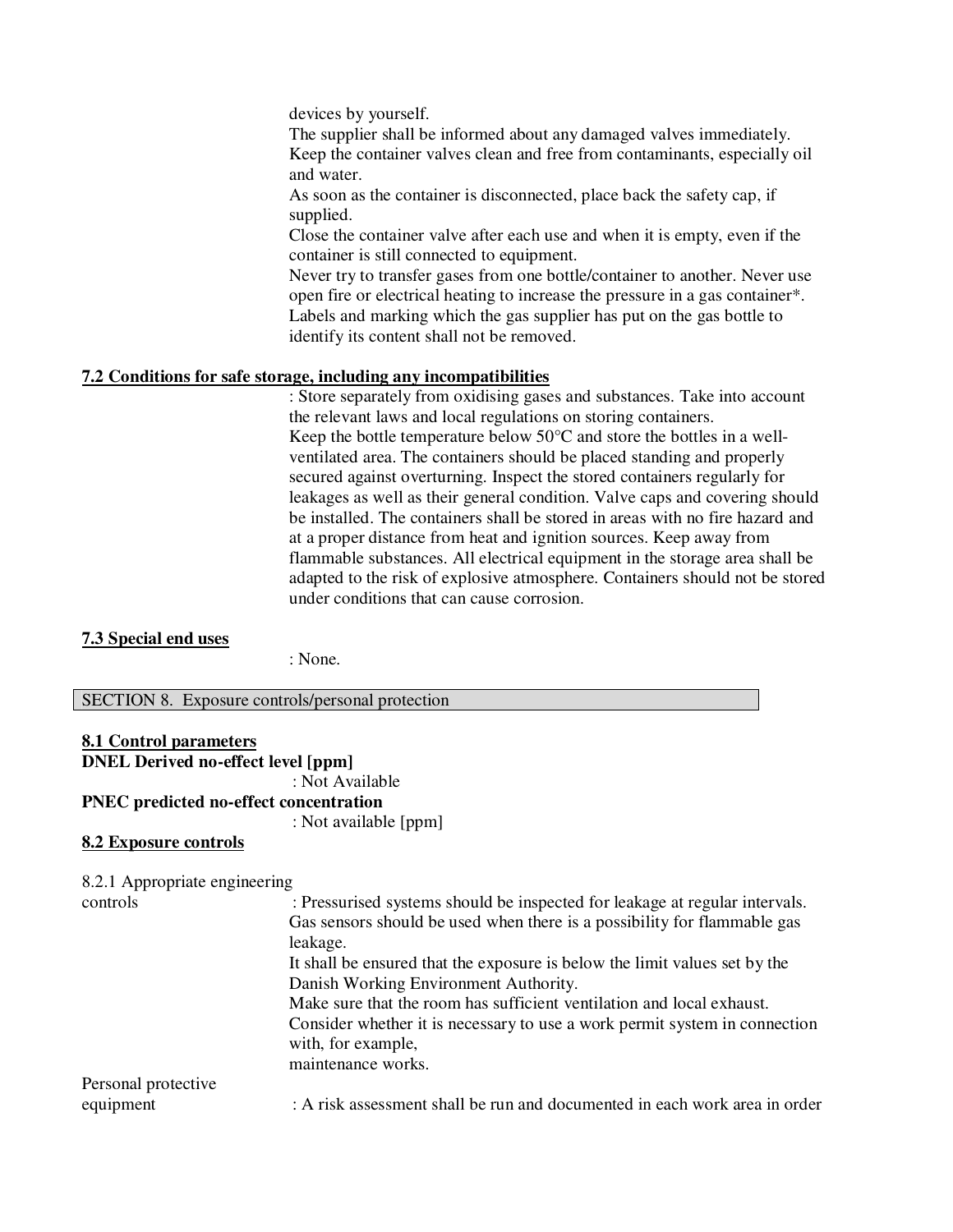to assess the risks associated with the use of the product and in order to choose protective gear that matches the relevant risk. The following recommendations have to be considered: Leather gloves when handling pressurised bottles. Use safety goggles when filling and opening connections. Consider the use of flame-retardant, antistatic work clothes.

Air Liquide Danmark A/S Høje Taastrupvej 42, Tel. +45 76 25 25 25 2630 Taastrup DENMARK

| <b>AIR LIQUIDE</b> | <b>SAFETY DATA SHEET</b> | Page 5                 |
|--------------------|--------------------------|------------------------|
|                    |                          | Revised version no.: 0 |
|                    |                          | Date: 31 May 2012      |
|                    |                          | Replaces: 0/0/0        |
| <b>ISOBUTYLENE</b> |                          | ALDK-076               |
|                    |                          |                        |

SECTION 8. Exposure controls/personal protection /…

### **8.2.3. Environmental**

**Exposure controls** : Refer to local regulations and restrictions relating to discharge into the atmosphere. See section 13 on special methods for handling residual gas.

SECTION 9. Physical and chemical properties

#### **9.1 Information on basic physical and chemical properties**

| Appearance                         |                                                                              |
|------------------------------------|------------------------------------------------------------------------------|
| - Physical state at 20°C /101.3kPa |                                                                              |
|                                    | : Gas                                                                        |
| - Colour                           | : Colourless                                                                 |
| Odour                              | : Sweetish Poor warning properties at low concentration.                     |
| Odour threshold                    | : The odour limit is subjective and insufficient to ward about overexposure. |
| Melting point $[°C]$               | $: -140.3$                                                                   |
| Initial boiling point $[°C]$       | $: -7.1$                                                                     |
| Flash point $[°C]$                 | : Not relevant for gases and gas mixtures                                    |
|                                    | Evaporation rate (ether= $1$ ) : Not relevant for gases and gas mixtures     |
| <b>Explosive limits</b>            | : 1.6 to 10                                                                  |
| Vapour pressure $[20^{\circ}C]$    | $: 2.6 \text{ bar}$                                                          |
| Relative density, gaseous (air: 2) |                                                                              |
| $=1)$                              |                                                                              |
| Relative density, liquid           |                                                                              |
| $(water=1)$                        | : 0.63                                                                       |
| Solubility in water [mg/l]         | :388                                                                         |
| Partition coefficient              |                                                                              |
| n-octanol/water                    | 2.35                                                                         |
| Ignition temperature [°C]          | :465                                                                         |
| 9. 2 Other information             |                                                                              |
| Other data                         | : The vapours are heavier than air and can accumulate in low or demarcated   |
|                                    | areas.                                                                       |
| Mass density [g/mol]               | :56                                                                          |
| Critical temperature $[°C]$        | : 145                                                                        |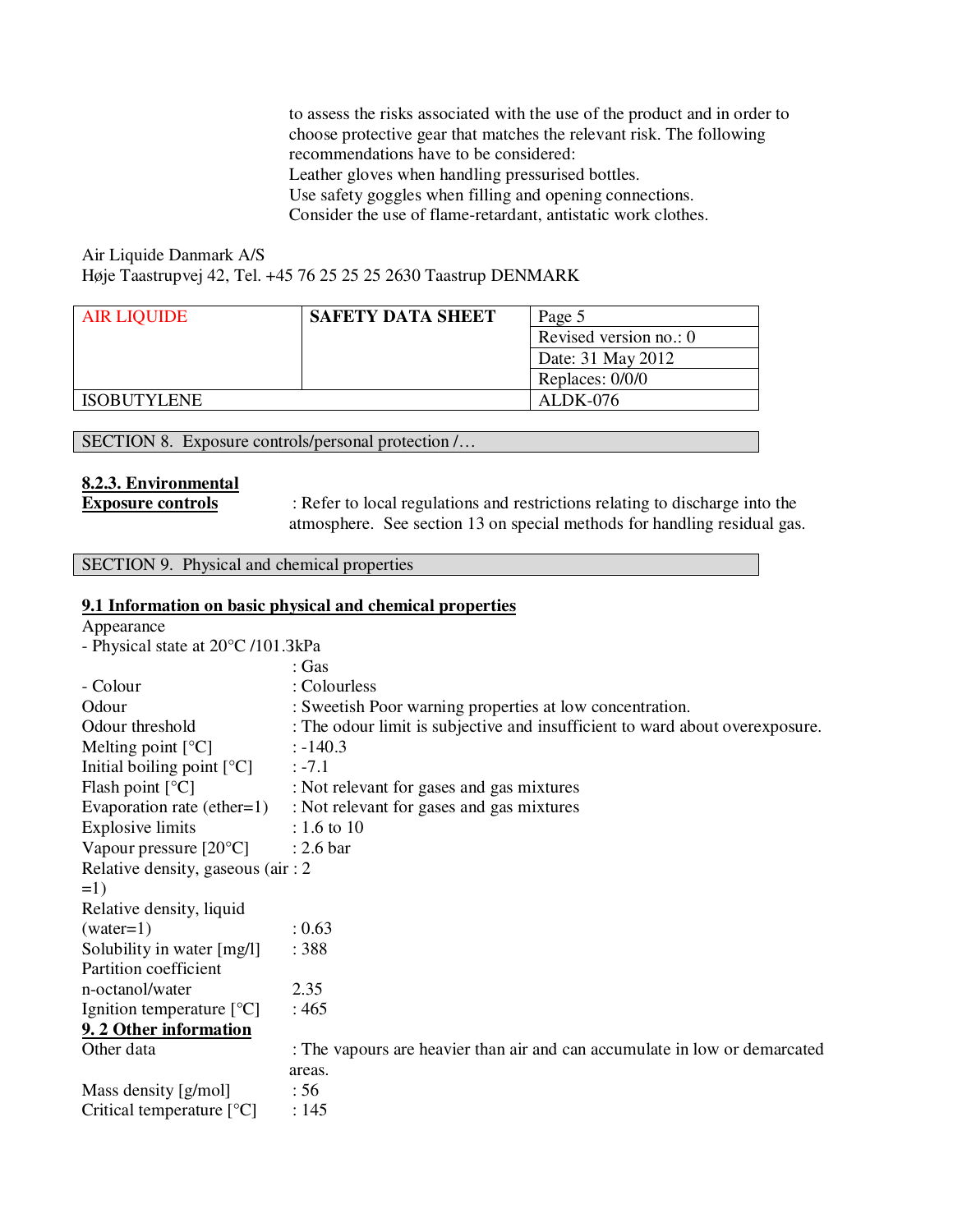# SECTION 10. Stability and reactivity

### **10.1 Reactivity**

|                                         | : No hazard for the reactivity other than what has been described in the  |
|-----------------------------------------|---------------------------------------------------------------------------|
|                                         | items below.                                                              |
| 10.2 Chemical stability                 | : Stable under normal conditions.                                         |
| 10.3 Possibility of hazardous reactions |                                                                           |
| Possibility of hazardous                |                                                                           |
| Reactions                               | : Forms explosive mixtures with air.                                      |
|                                         | Reacts violently with oxidising agents;                                   |
| <b>10.4 Conditions to avoid</b>         |                                                                           |
| Conditions to avoid                     | : Keep away from heat/sparks/open fire/hot surfaces No smoking.           |
| 10.5 Incompatible materials             |                                                                           |
|                                         | : Air, oxidation agent.                                                   |
|                                         | For additional information regarding compatibility, please see ISO 11114. |
| 10.6 Hazardous decomposition products   |                                                                           |
|                                         | : There should be no hazardous decomposition products in case of normal   |
|                                         | storage and use.                                                          |

Air Liquide Danmark A/S Høje Taastrupvej 42, Tel. +45 76 25 25 25 2630 Taastrup DENMARK

| <b>AIR LIQUIDE</b> | <b>SAFETY DATA SHEET</b> | Page 6                 |
|--------------------|--------------------------|------------------------|
|                    |                          | Revised version no.: 0 |
|                    |                          | Date: 31 May 2012      |
|                    |                          | Replaces: 0/0/0        |
| <b>ISOBUTYLENE</b> |                          | ALDK-076               |

SECTION 11. Toxicological information

# **11.1. Information on toxicological effects**

| Acute toxicity            | : The product has not caused any known poisoning cases.             |
|---------------------------|---------------------------------------------------------------------|
| Skin corrosion/irritation | : No known effects from this product.                               |
|                           | Serious eye damage/irritation : No known effects from this product. |
| Respiratory or skin       | : No known effects from this product.                               |
| sensitision               |                                                                     |
| Carcinogenicity           | : No known effects from this product.                               |
| Mutagenicity              | : No known effects from this product.                               |
| Reproductive toxicity     | : No known effects from this product.                               |
| Single STOT exposure      | : No known effects from this product.                               |
| Repeated STOT exposures   | : No known effects from this product.                               |
| Aspiration hazard         | : Not relevant for gases and gas mixtures                           |

SECTION 12. Ecological information

| 12.1 Toxicity               | : No available data. |
|-----------------------------|----------------------|
| Persistence - degradability | : No available data. |
|                             |                      |

# **12.3 Bioaccumulative potential**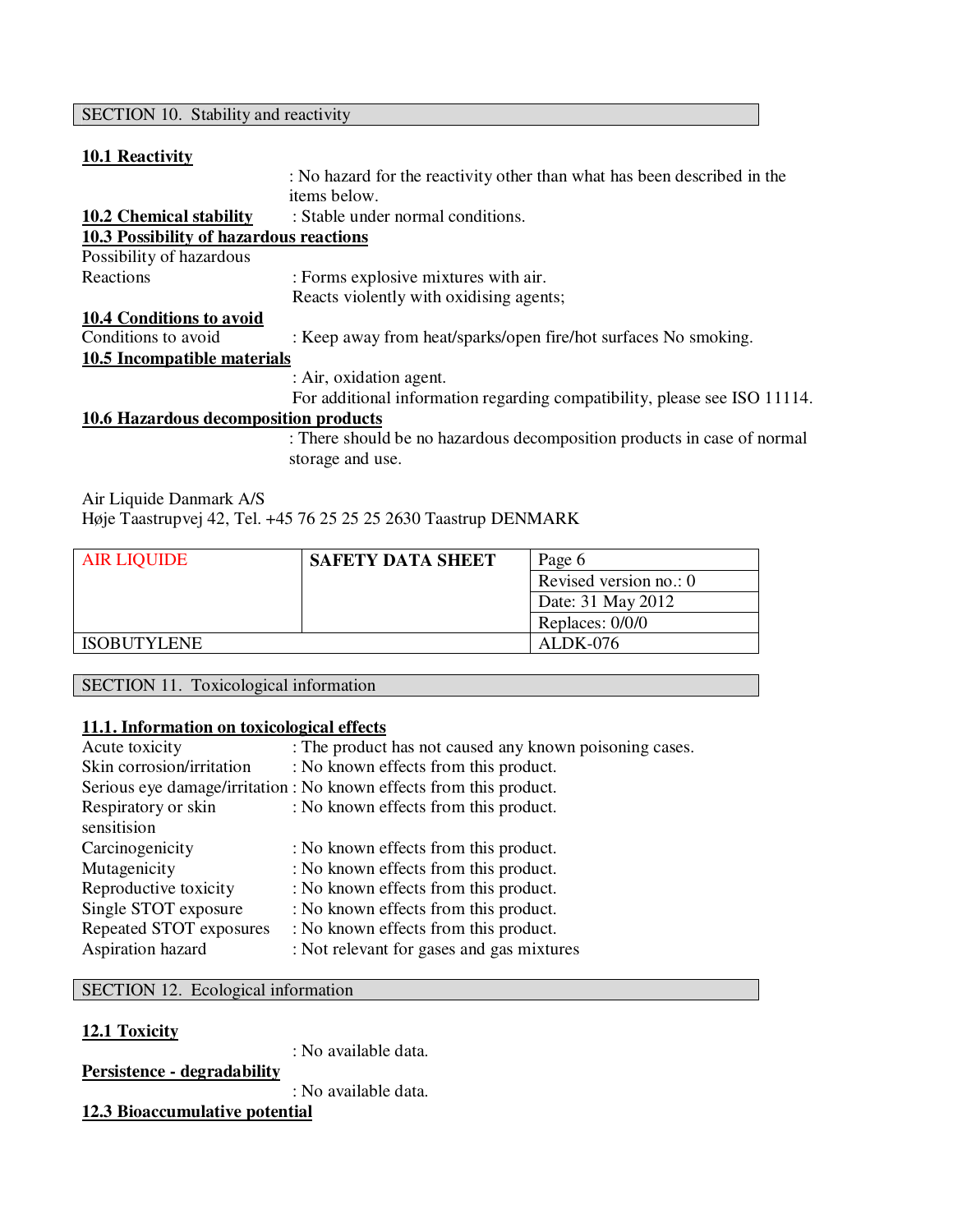### : No available data.

**12.4 Mobility in soil**

: No available data.

# **12.5 Results of PBT and vPvB assessment**

: Not classified as PBT or vPvB.

# **12.6 Other adverse effects**

**Effect on the ozone layer** : None. **Effect on the global warming**: No known effects from this product.

#### SECTION 13. Disposal considerations

### **13.1 Waste treatment methods**

Do not blow off in places with a risk for formation of explosive mixtures with the air. Residual gas should go through a suitable burner with a flame trap. Do not divert to places where accumulation can be hazardous. Cf. the EIGA document (Doc 30/10 "Disposal of Gases, downloadable at http://www.eiga.org) for more instructions relating to appropriate disposal.

### **13.2 Other information**

: None

Air Liquide Danmark A/S Høje Taastrupvej 42, Tel. +45 76 25 25 25 2630 Taastrup DENMARK

| <b>AIR LIQUIDE</b> | <b>SAFETY DATA SHEET</b> | Page 7                 |
|--------------------|--------------------------|------------------------|
|                    |                          | Revised version no.: 0 |
|                    |                          | Date: 31 May 2012      |
|                    |                          | Replaces: 0/0/0        |
| <b>ISOBUTYLENE</b> |                          | ALDK-076               |

#### SECTION 14. Transport information

UN number : 1055 ADR, IMDG, IATA labelling

: 2.1 : Flammable gases

| Land transport (ADR/RID)  |                                                                     |
|---------------------------|---------------------------------------------------------------------|
| Hazard number             | : 23                                                                |
| UN proper shipping name   | : ISOBUTYLEN                                                        |
| Transport class(es)       | $\cdot$ 2                                                           |
| Classification code       | :2F                                                                 |
| Packing Instruction(s)    | : P200                                                              |
| <b>Tunnel Restriction</b> | : Driving through category B and C tunnels is not allowed for tank  |
|                           | transport. Driving through category D and E tunnels is not allowed. |
| Environmental hazards     | : None.                                                             |
| Sea transport (IMDG)      |                                                                     |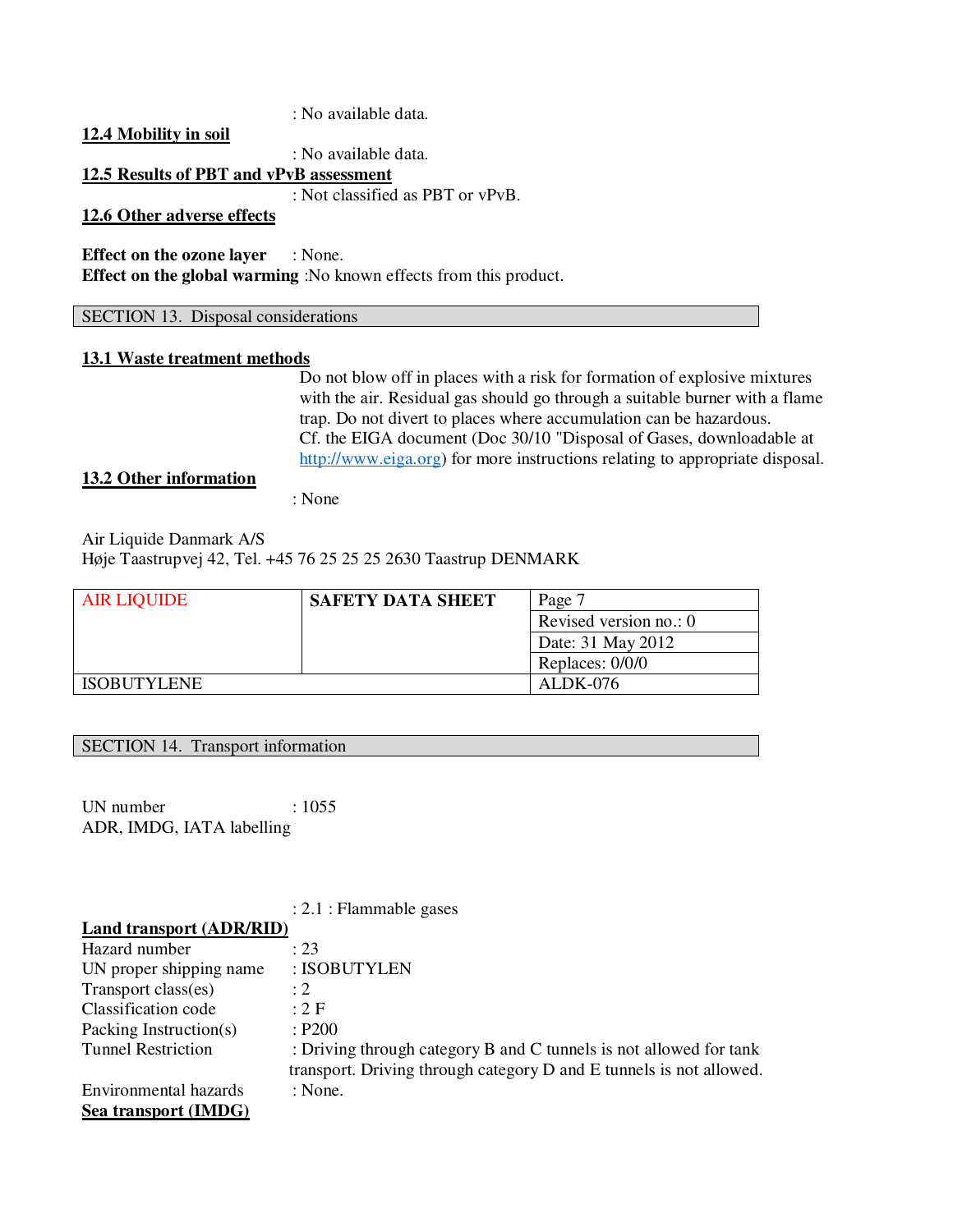| Proper shipping name                      | : ISOBUTYLENE                                                    |
|-------------------------------------------|------------------------------------------------------------------|
| Class                                     | : 2.1                                                            |
| Emergency Schedule (EmS)                  |                                                                  |
| - Fire                                    | $:$ F-D                                                          |
| Emergency Schedule (EmS)                  |                                                                  |
| - Spillage                                | : $S-U$                                                          |
| Packing instruction                       | : P200                                                           |
| Air transport (ICAO-TI / IATA-DGR)        |                                                                  |
| Proper shipping name (IATA) : ISOBUTYLENE |                                                                  |
| Class                                     | $\cdot$ 2.1                                                      |
|                                           | Passenger and Cargo Aircraft: DO NOT LOAD IN PASSENGER AIRCRAFT. |
| Cargo Aircraft only                       | : Allowed.                                                       |
| Packing instruction                       |                                                                  |
| - Cargo Aircraft                          | $: 200$ only                                                     |

### **Special precautions for the user**

:Avoid transportation by vehicles where the truck bed is not separated from the driver's cabin. Make sure the driver is familiar with the risk the load involves and with the measures that must be taken in the event of an emergency or an accident. Before transportation:

-Make sure the containers are properly fastened.

-The bottle valve must be closed and sealed.

-Where applicable, whether a muff or plug is properly installed.

-Where applicable, whether a cap is properly installed.

-Ensure sufficient ventilation.

# Air Liquide Danmark A/S Høje Taastrupvej 42, Tel. +45 76 25 25 25 2630 Taastrup DENMARK

| <b>AIR LIQUIDE</b> | <b>SAFETY DATA SHEET</b> | Page 8                 |
|--------------------|--------------------------|------------------------|
|                    |                          | Revised version no.: 0 |
|                    |                          | Date: 31 May 2012      |
|                    |                          | Replaces: 0/0/0        |
| <b>ISOBUTYLENE</b> |                          | ALDK-076               |

SECTION 15. Regulatory information

### **15.1 Safety, health and environmental regulations/legislation specific for the substance or mixture**

#### EU legislation

| <b>Service Limitations</b>            | : None.                                         |
|---------------------------------------|-------------------------------------------------|
| Seveso regulation 96/82/EC : Included |                                                 |
|                                       | Compliance with all national/local regulations. |

### **15.2 Chemical safety assessment**

 : A CSA (Chemical Safety Assessment) has been prepared. Refer to section 8.2.

### SECTION 16. Other information

Indication of changes : Revised safety data sheet in compliance with Commission Regulation